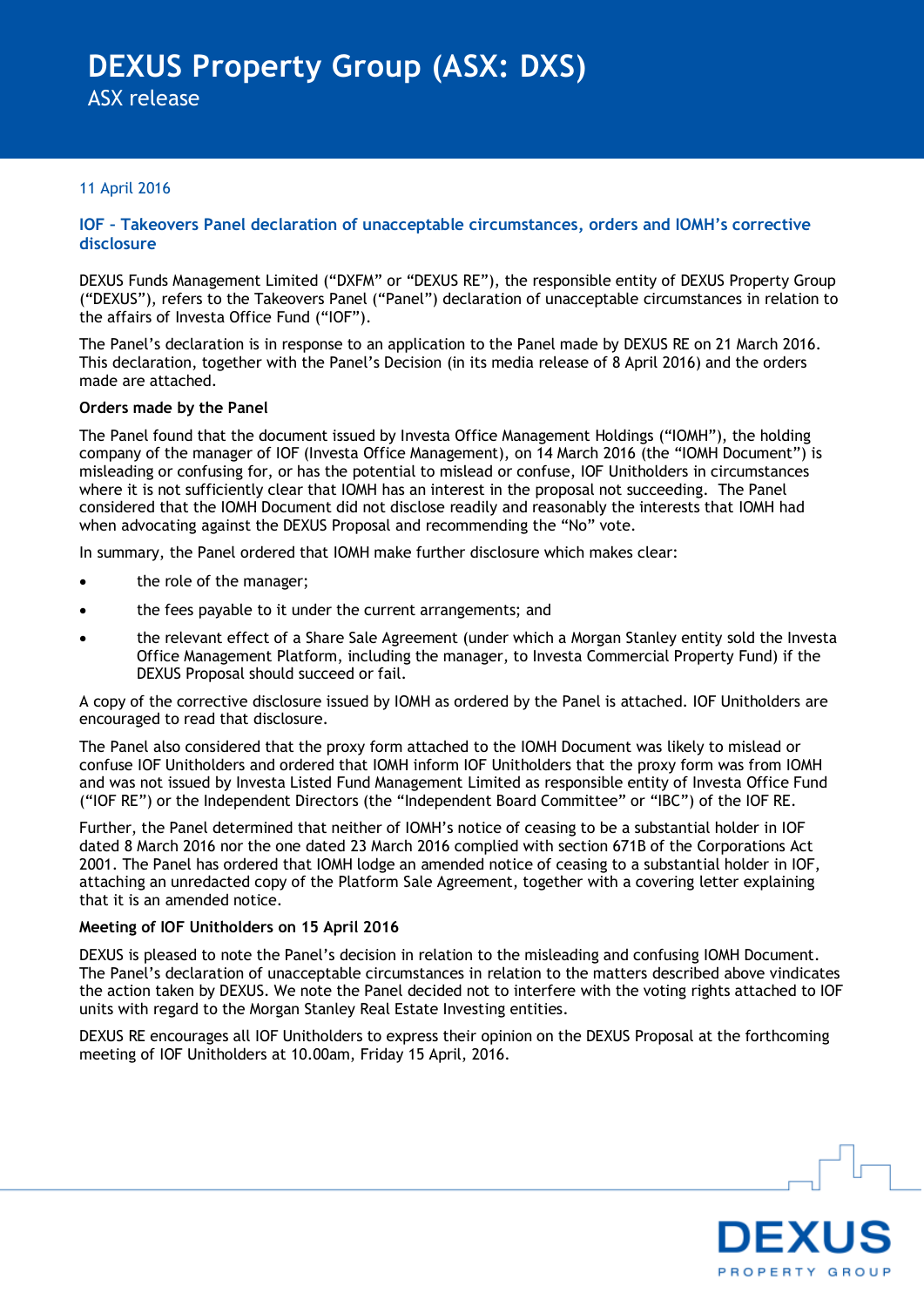IOF Unitholders on the IOF Register as at 7.00pm (Sydney time), Wednesday 13 April 2016, will be entitled to attend and vote at the Meeting (subject to any applicable voting exclusions). Completed proxy forms must be received by the IOF Registry no later than 10.00am on Wednesday 13 April 2016.

If you submitted the proxy form provided by IOMH and feel misled and wish to change your vote, you can do so by lodging a new proxy form (online, by mail, by fax or by hand) or by attending the voting at the meeting in person on 15 April 2016. If you need a new proxy form or any assistance with lodging your proxy form, please contact the IOF Registry on 1300 308 902 (or from overseas on +61 2 9098 9228).

#### **Recommendation of the Independent Directors of IOF RE**

DEXUS notes the Independent Directors of IOF RE continue to unanimously recommend that you vote in favour of the Proposed Resolutions at the Meeting, in the absence of a Superior Proposal.

For further information please contact:

| <b>Investor relations</b> |                          | Media relations |                               |
|---------------------------|--------------------------|-----------------|-------------------------------|
| David Yates               | $T: +61290171424$        | Martin Debelle  | $T: +61282340102$             |
|                           | M: +61 418 861 047       | Citadel-        | M:+61 409 911 189             |
|                           | E: david.yates@dexus.com | <b>MAGNUS</b>   | E: mdebelle@citadelmagnus.com |

#### **About DEXUS**

DEXUS Property Group is one of Australia"s leading real estate groups, investing directly in high quality Australian office and industrial properties. With \$21.1 billion of assets under management, the Group also actively manages office, industrial and retail properties located in key Australian markets on behalf of third party capital partners. The Group manages an office portfolio of 1.8 million square metres located predominantly across Sydney, Melbourne, Brisbane and Perth and is the largest owner of office buildings in the Sydney CBD, Australia"s largest office market. DEXUS is a Top 50 entity by market capitalisation listed on the Australian Securities Exchange under the stock market trading code "DXS" and is supported by more than 32,000 investors from 21 countries. With 30 years of expertise in property investment, development and asset management, the Group has a proven track record in capital and risk management, providing service excellence to customers and delivering superior risk-adjusted returns for its investors. www.dexus.com

Download the DEXUS IR app to your preferred mobile device to gain instant access to the latest stock price, ASX Announcements, presentations, reports, webcasts and more.



DEXUS Funds Management Ltd ABN 24 060 920 783, AFSL 238163, as Responsible Entity for DEXUS Property Group (ASX: DXS)

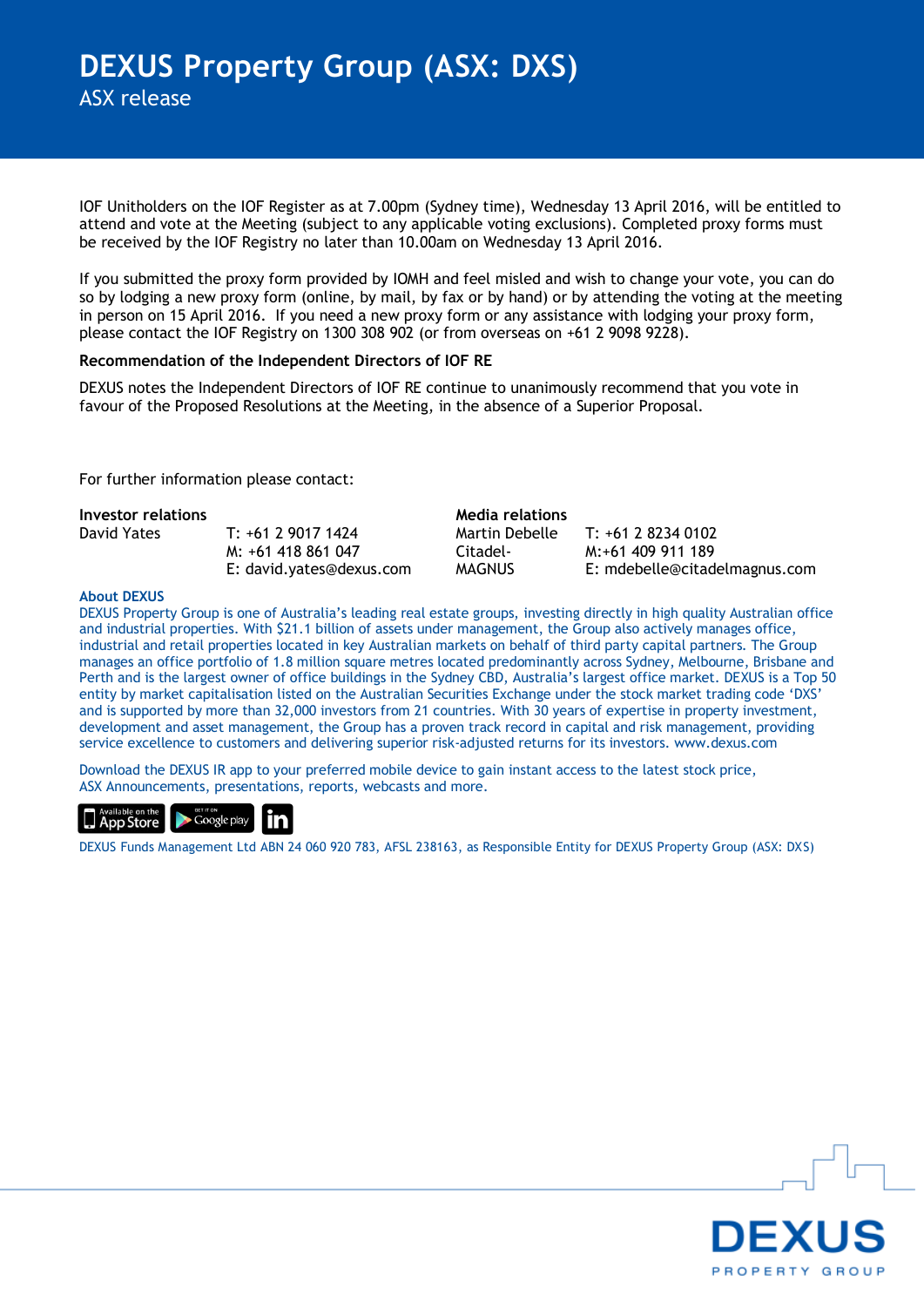

# MEDIA RELEASE

**No: TP16/20 Friday, 8 April 2016**

## **Investa Office Fund – Panel Decision**

The Panel has made a declaration of unacceptable circumstances (Annexure A) and final orders (Annexure B) on an application dated 21 March 2016 in relation to the affairs of Investa Office Fund (**IOF**). 1

The application, by the responsible entity for DEXUS Property Group, arose out of the DEXUS proposal by trust scheme to acquire all the units in IOF.

The application concerned issues of conflict management by the manager of IOF, voting by Morgan Stanley of units in IOF, disclosure deficiencies in a document (**the IOMH Document**) issued by the holding company of the manager (Investa Office Management Holdings Pty Ltd - **IOMH**), <sup>2</sup> and incomplete substantial holder disclosure (see [TP16/17\)](http://www.takeovers.gov.au/content/DisplayDoc.aspx?doc=media_releases/2016/017.htm&doctype=MR).

The Panel was satisfied that, by reason of the issue of the IOMH Document, the acquisition of control over voting interests in IOF was not taking place in an efficient, competitive and informed market and IOF unit holders were not given enough information to enable them to assess the merits of the proposal. The Panel was also satisfied that the substantial holder notices lodged by IOMH contravened section 671B. <sup>3</sup> Accordingly it made a declaration and orders.

## **Details**

<u>.</u>

The Panel considered that the IOMH Document did not disclose readily and reasonably the interests that the manager had when advocating the position adopted. The Panel ordered that further disclosure be published on [www.investaforiof.com.au,](http://www.investaforiof.com.au/) and sent to unit holders by express post and email (if available), making clear the role of the manager, the fees payable to it under the current arrangements, and the relevant effect of a Share Sale Agreement (under which a Morgan Stanley entity sold the "platform", including the manager, to

<sup>&</sup>lt;sup>1</sup> Comprising Armstong Jones Office Fund and Prime Credit Property Trust, with Investa Listed Funds Management Limited as responsible entity and Investa Office Management Pty Ltd as manager

<sup>&</sup>lt;sup>2</sup> The IOMH Document recommended that unit holders vote against the proposal. The independent board committee of the IOF responsible entity recommended that unit holders vote in favour of the proposal

<sup>&</sup>lt;sup>3</sup> References are to the *Corporations Act 2001* (Cth) unless otherwise indicated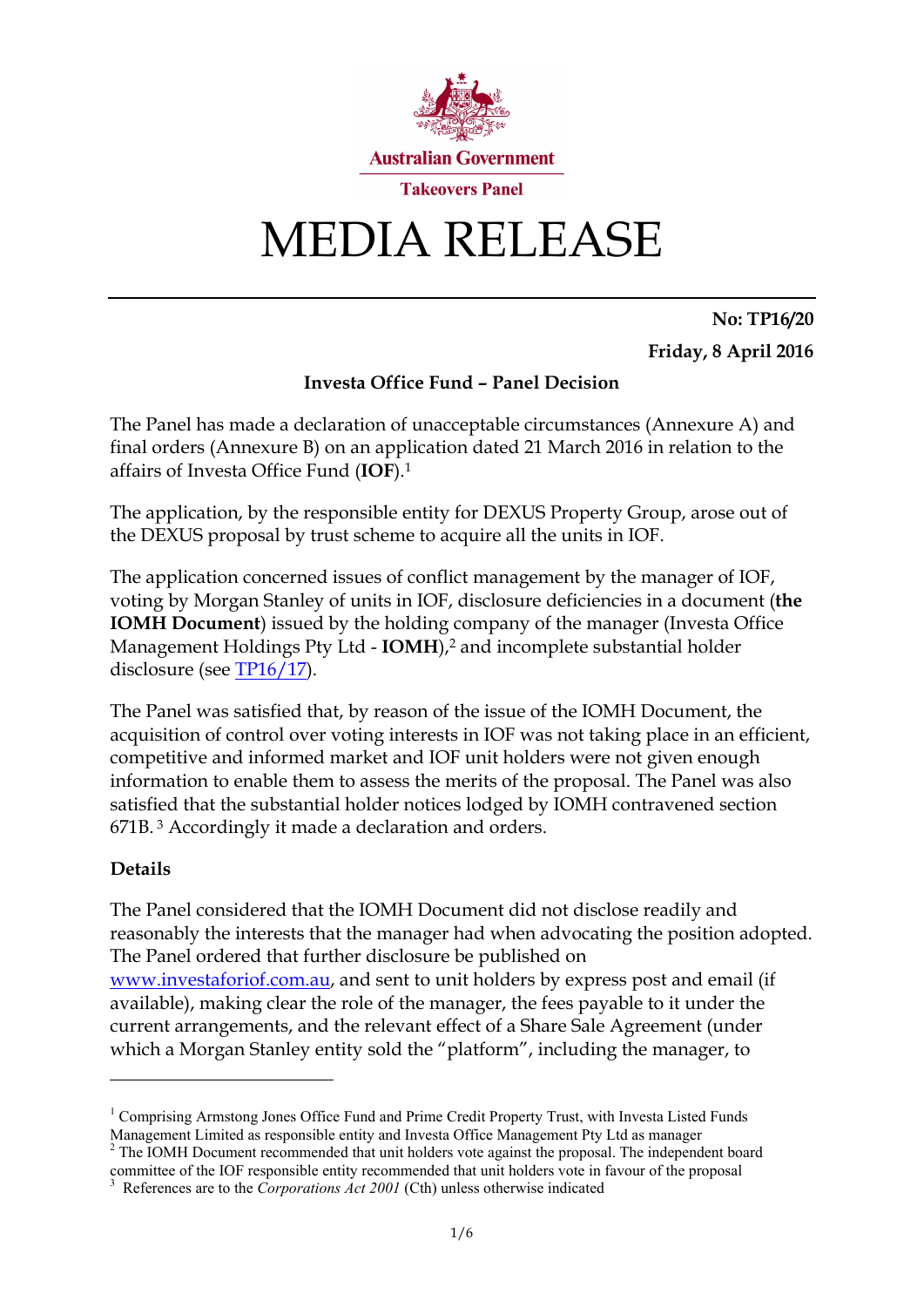Investa Commercial Property Fund) if the DEXUS proposal should succeed or fail. The Panel also made orders that IOMH must ensure that the proxy form attached to the IOMH document is no longer available (including website removal) and IOF releases the supplementary disclosure on ASX.

Additionally, the Panel considered that the proxy form attached to the IOMH Document, although valid, was likely to mislead or confuse IOF unit holders, given its similarity to the proxy form issued by IOF's responsible entity, and ordered that IOMH inform unit holders that the proxy form was from IOMH, and provide further information to assist unit holders who submitted the form and may feel misled on how to change their vote.

The Panel also found that IOMH's notice of ceasing to be a substantial holder of 8 March 2016, and its amended notice of 23 March 2016, did not comply with s671B in that the original notice was not accompanied by a document that contributed to the notice (namely a Share Sale Agreement), and the amended notice was accompanied by a redacted version of a Share Sale Agreement. The Panel ordered IOMH to lodge an amended notice of ceasing to be a substantial holder<sup>4</sup> accompanied by an unredacted version of the Share Sale Agreement.

As to the submission in the application that Morgan Stanley should not be allowed to vote, the Panel was not satisfied that a sufficient basis had been established for it to interfere with the voting rights attaching to units in IOF in which Morgan Stanley has a relevant interest.

During consideration of the application by the Panel, concern was raised about whether other statements in the IOMH Document were misleading, in particular statements about the value of the proposal compared to the value of IOF. The Panel was not satisfied that these concerns properly formed part of the application, and indicated that they could be the subject of a fresh application or clarifying disclosure by a party if it wished.

Allan Bulman Director, Takeovers Panel Level 10, 63 Exhibition Street Melbourne VIC 3000 Ph: +61 3 9655 3500 [allan.bulman@takeovers.gov.au](mailto:allan.bulman@takeovers.gov.au)

-

<sup>&</sup>lt;sup>4</sup> together with a covering letter explaining that it is an amended notice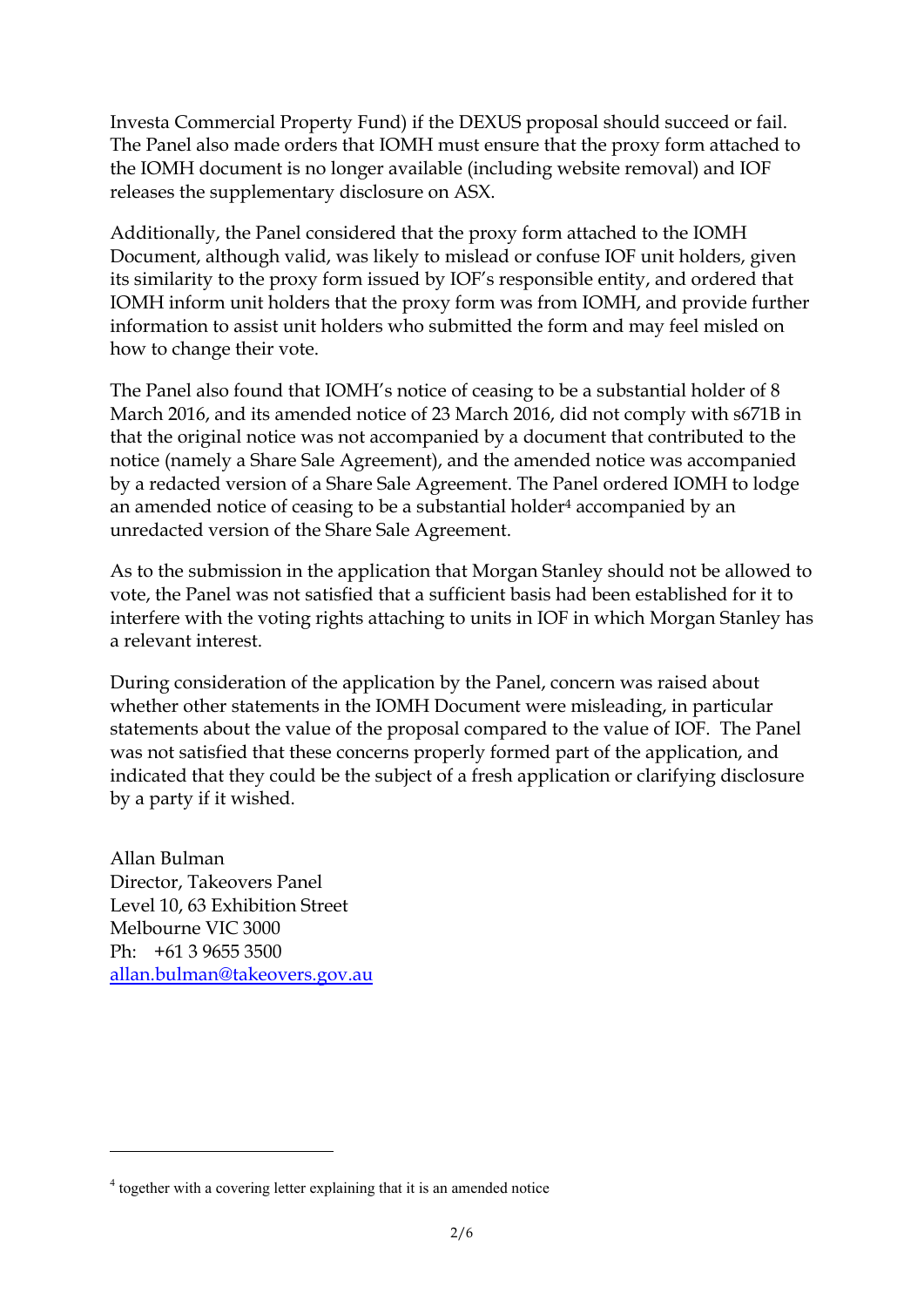

# **ANNEXURE A**

# **CORPORATIONS ACT SECTION 657A DECLARATION OF UNACCEPTABLE CIRCUMSTANCES**

#### **INVESTA OFFICE FUND**

## **CIRCUMSTANCES**

-

- 1. Investa Office Fund (**IOF**) is an ASX listed stapled entity comprising managed investment scheme. It is subject to a proposal under which the responsible entity for DEXUS Property Group (**DEXUS**, which is also an ASX listed managed investment scheme) will, with another DEXUS entity, acquire all the units in IOF.
- 2. After seeking judicial advice, the independent directors of the responsible entity for IOF issued a notice of meeting and explanatory memorandum for IOF unit holders to vote on a resolution under item 7 of section 611<sup>5</sup> and a resolution under section 601GC to effect the proposal. The recommendation in the explanatory memorandum was for unit holders to vote in favour of the resolutions.
- 3. Investa Office Management Holdings Pty Ltd (**IOMH**) is the holding company of the manager of IOF and the responsible entity for IOF.
- 4. On or about 14 March 2016, in relation to the proposal, IOMH issued a document titled "*Important Information for IOF Unitholders*" (**IOMH Document**). The recommendation in the IOMH Document was for unit holders to vote against the resolutions.
- 5. The IOMH Document is misleading or confusing for, or has the potential to mislead or confuse, IOF unit holders in that it is not sufficiently clear that IOMH has an interest in the proposal not succeeding, particularly by reason of the management arrangements currently in place potentially being lost if the proposal succeeds and by non-disclosure of the relevant effect of the Share Sale Agreement on IOMH's interests if the DEXUS proposal should succeed or fail.
- 6. The proxy form attached to the IOMH Document is not sufficiently clear in that, whilst intended for use by an IOF unit holder who votes against the proposal, it is not sufficiently identified as an alternative proxy form.

<sup>5</sup> References are to the *Corporations Act 2001* (Cth) unless otherwise indicated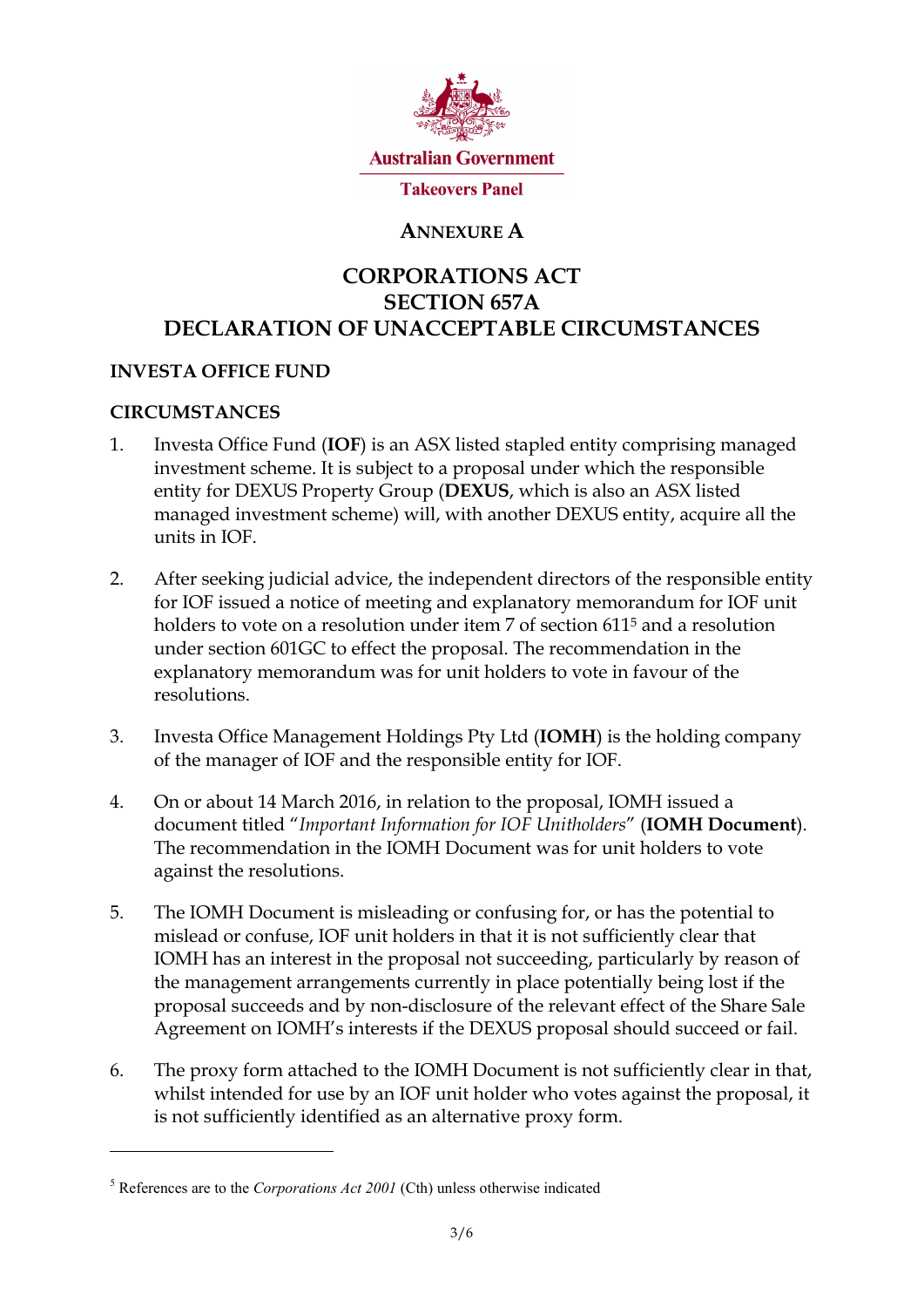- 7. Morgan Stanley Real Estate Investing (**MS**) is a real estate investment platform for which an affiliate of Morgan Stanley acts as general partner. It has a relevant interest in units in IOF. IOMH was a related entity of MS. On 8 March 2016, IOMH lodged a notice of ceasing to be a substantial holder in IOF. The notice was not accompanied by a document that contributed to IOMH ceasing to be a substantial holder, namely a Share Sale Agreement. On 23 March 2016, IOMH amended the notice and included a copy of a Share Sale Agreement dated 1 March 2016. The Share Sale Agreement had various clauses in it redacted.
- 8. Neither the notice of ceasing to be a substantial holder in IOF dated 8 March 2016 nor the one dated 23 March 2016 comply with section 671B.

## **EFFECT**

9. By reason of the issue of the IOMH Document the acquisition of control over voting interests in IOF is not taking place in an efficient, competitive and informed market and IOF unit holders are not given enough information to enable them to assess the merits of the proposal.

## **CONCLUSION**

- 10. It appears to the Panel that the circumstances are unacceptable circumstances:
	- (a) having regard to the effect that the Panel is satisfied they have had, are having, will have or are likely to have on:
		- (i) the control, or potential control, of IOF or
		- (ii) the acquisition, or proposed acquisition, by a person of a substantial interest in IOF
	- (b) in the alternative, having regard to the purposes of Chapter 6 set out in section 602
	- (c) in relation to the notices of ceasing to be a substantial holder in IOF, because they constituted a contravention of a provision of Chapter 6C.
- 11. The Panel considers that it is not against the public interest to make a declaration of unacceptable circumstances. It has had regard to the matters in section 657A(3).

## **DECLARATION**

The Panel declares that the circumstances constitute unacceptable circumstances in relation to the affairs of Investa Office Fund.

**Alan Shaw Counsel with authority of Andrew Lumsden President of the sitting Panel Dated 8 April 2016**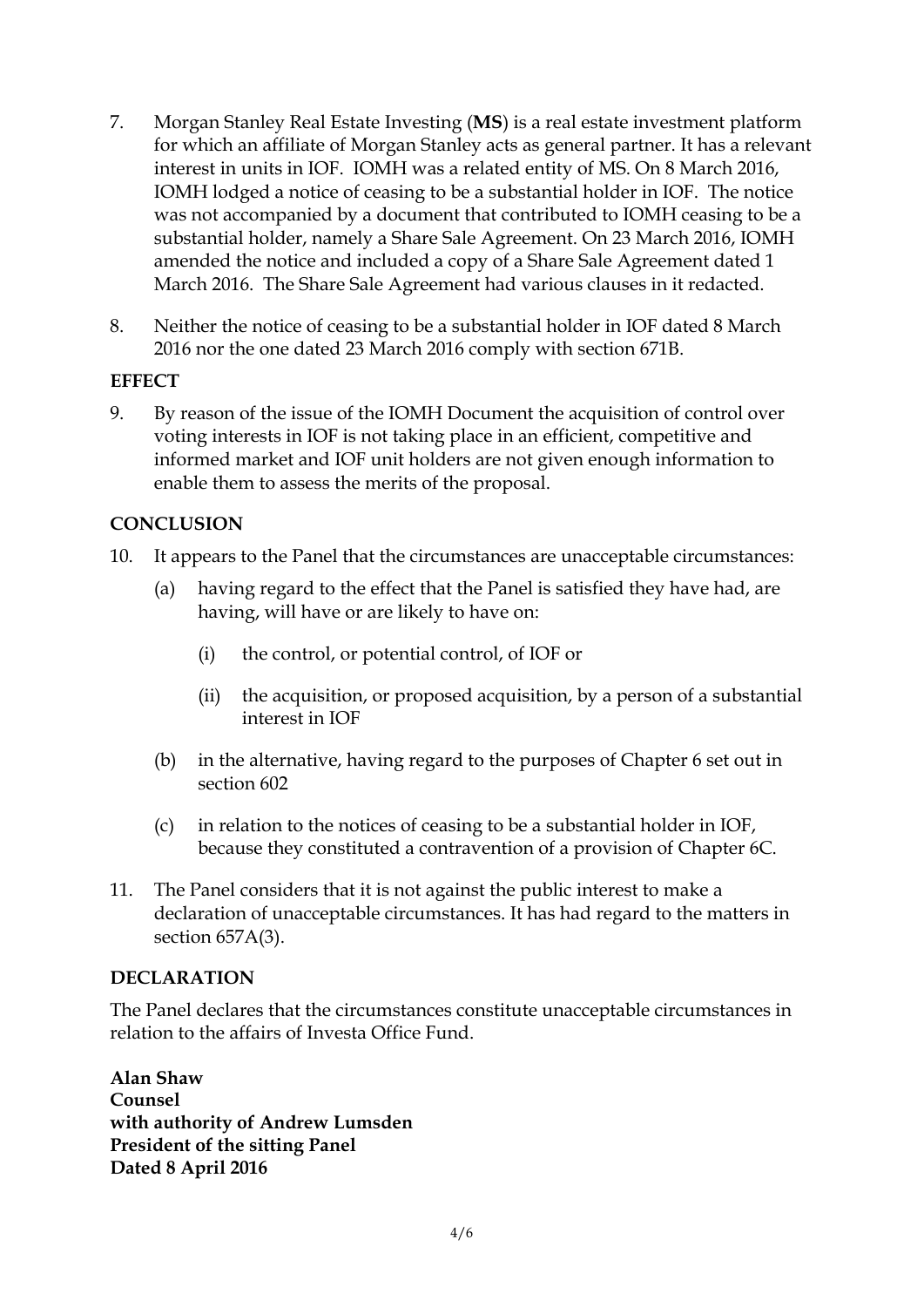

## **ANNEXURE B**

# **CORPORATIONS ACT SECTION 657D ORDERS**

## **INVESTA OFFICE FUND**

The Panel made a declaration of unacceptable circumstances on 8 April 2016.

## **THE PANEL ORDERS**

- 1. Investa Office Management Holdings Pty Ltd (**IOMH**) must make supplementary disclosure to the document titled "Important Information for IOF Unitholders" it issued on or about 14 March 2016 (**IOMH document**), in the form approved by the Panel, that provides the following disclosure in way that an ordinary, unsophisticated unit holder can readily understand:
	- (a) an explanation of IOMH's relationship with Investa Office Fund (**IOF**), the manager of IOF and the independent board committee of IOF's responsible entity (**IBC**)
	- (b) identification of the role of the manager, the fees payable to it under the current arrangements and the relevant effect of the Share Sale Agreement if the Dexus proposal succeeds or fails
	- (c) a description that the proxy form attached to the IOMH document came from IOMH (and not IOF or IBC) and recommended that unit holders vote against the proposals at the meeting to approve the Dexus proposal and
	- (d) information to assist unit holders, who have submitted a proxy form attached to the IOMH Document and may feel that they have been misled, on how to change their vote by either lodging another proxy form or voting at the unit holder meeting in person.
- 2. The supplementary disclosure in order 1 must:
	- (a) as soon as practicable but no later than 5:00pm (EST) on 11 April 2016, be dispatched by IOMH to all unit holders by express post
	- (b) as soon as practicable but no later than 5:00pm (EST) on 11 April 2016, be emailed by IOMH to IOF unit holders where an email address is available to IOMH and
	- (c) as soon as practicable be placed by IOMH prominently on the website: [www.investaforiof.com.au.](http://www.investaforiof.com.au/)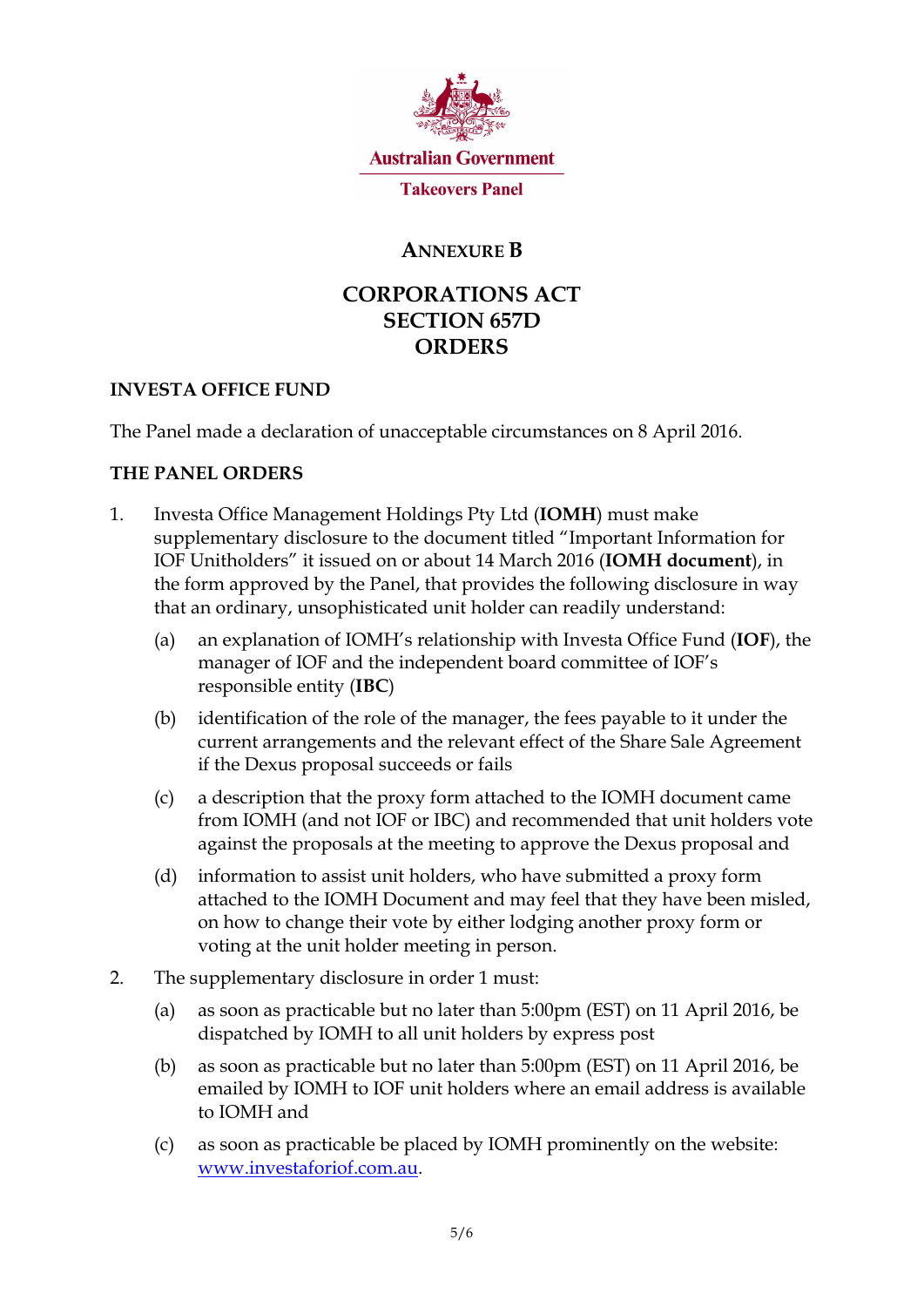- 3. IOMH must, as soon as practicable, ensure that the proxy form attached to the IOMH document is no longer made available to IOF unit holders, including by removing it from the website: [www.investaforiof.com.au.](http://www.investaforiof.com.au/)
- 4. IOMH lodge an amended notice of ceasing to be a substantial holder, amending the notice dated 23 March 2016 and attaching an unredacted copy of the Platform Sale Agreement, together with a covering letter explaining that it is an amended notice.
- 5. IOF must, as soon as practicably after the media release of the Panel's decision is published on ASX, publish on ASX the supplementary disclosure in order 1 (a copy of which IOMH must provide to IOF).

**Alan Shaw Counsel with authority of Andrew Lumsden President of the sitting Panel Dated 8 April 2016**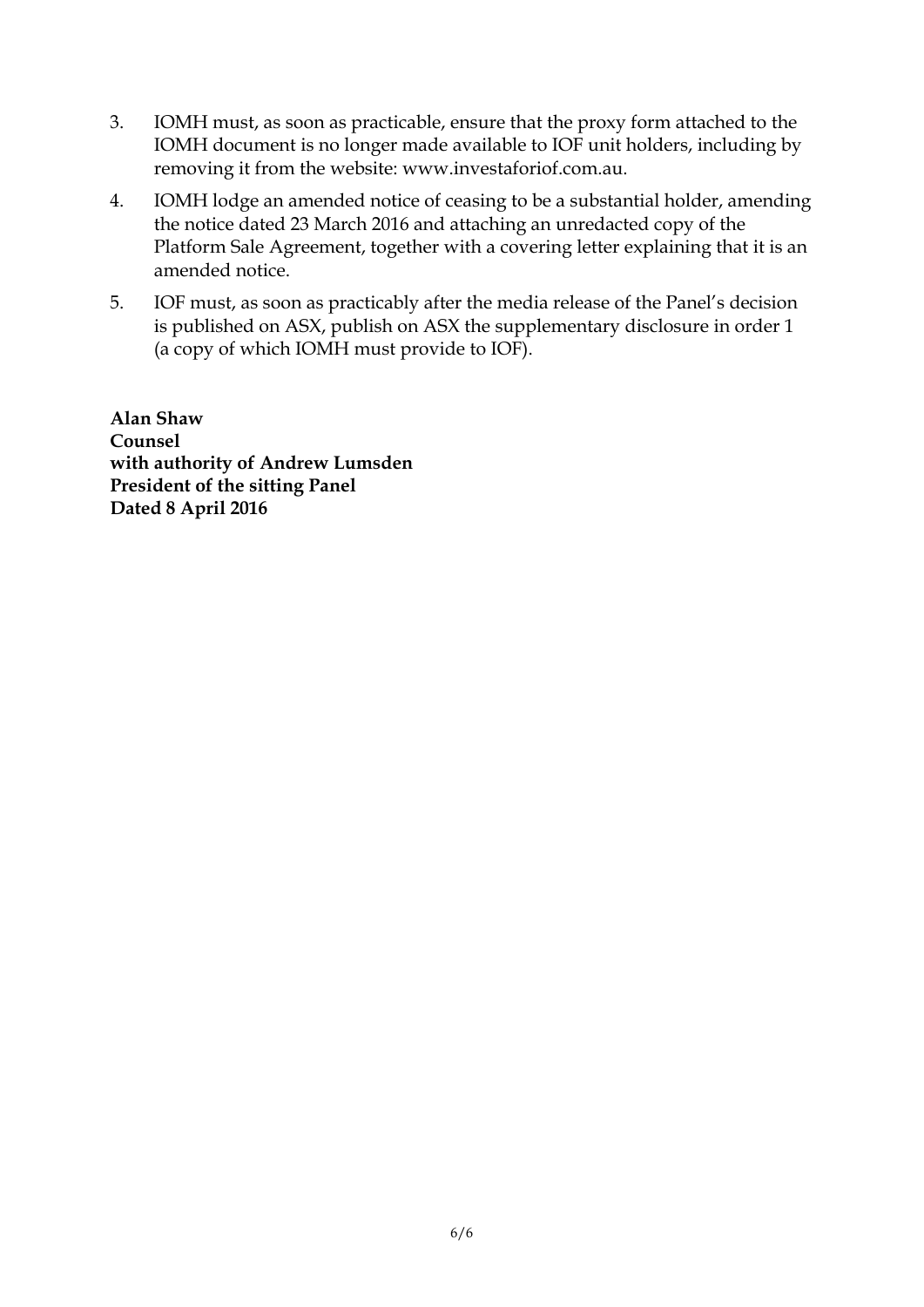



## **Investa Office Fund (ASX:IOF)**

## **Takeovers Panel declaration of unacceptable circumstances, orders and IOMH's corrective disclosure**

Investa Listed Funds Management Limited (**ILFML**) as responsible entity of the Investa Office Fund (**IOF**) notes the declaration of unacceptable circumstances and final orders made by the Takeovers Panel on 8 April 2016 requiring corrective disclosure to be provided by Investa Office Management Holdings Pty Ltd (**IOMH**), the owner of IOF's manager.

The Panel's declaration and orders were in relation to an application by DEXUS Funds Management Limited as responsible entity of DEXUS Property Group dated 21 March 2016.

The corrective disclosure required by the Takeovers Panel from IOMH is attached**.**

IOMH has prepared and is responsible for the corrective disclosure.

**-ENDS-**

#### **Fund Enquiries**

**Ming Long**  Fund Manager Investa Office Fund **T** +61 2 8226 9324 **M** +61 400 686 090 **E** Mlong@investa.com.au

**Stephanie Ottens**  Investor Relations Associate Investa Office Fund **T** +61 2 8226 9405 **M** +61 434 405 400 **E** Sottens@investa.com.au

> **The first** choice in **Australian** office.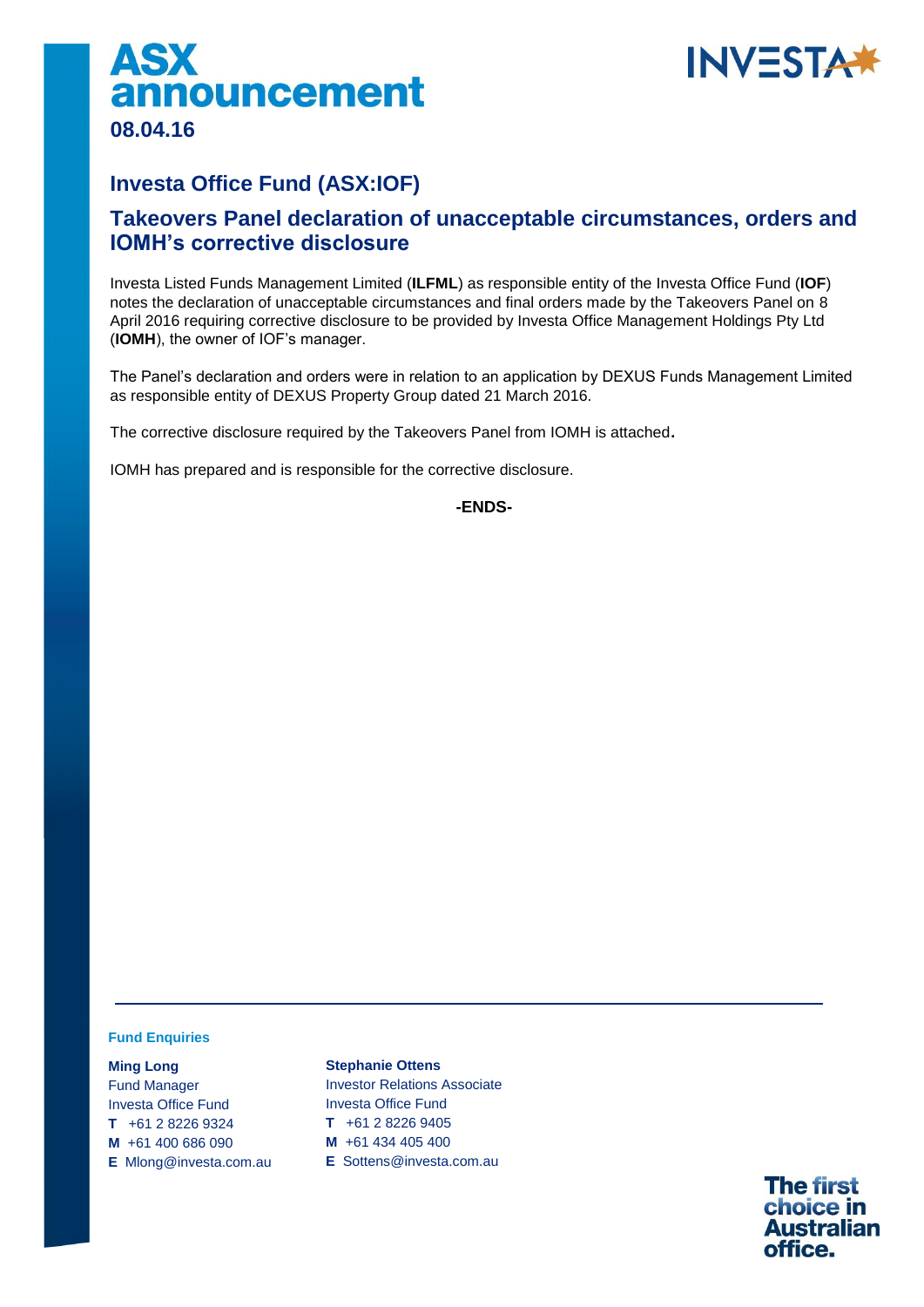

#### **Investa Office Management Holdings Pty Ltd**

ABN 62 126 219 903

Level 6, Deutsche Bank Place 126 Phillip Street Sydney, NSW 2000

GPO Box 4180 Sydney, NSW 2001

DX 97, Sydney **T** +61 2 8226 9300 **F** +61 2 9844 9300

**investa.com.au** 8 April 2016

Dear IOF unitholder,

#### **Investa Office Fund - Supplementary Disclosure by order of the Takeovers Panel**

I am writing to you as the Managing Director and CEO of Investa Office Management Holdings Pty Limited (**IOMH**), the owner of the manager of Investa Office Fund.

On 21 March 2016, DEXUS Funds Management Limited as responsible entity of DEXUS Property Group, commenced an application before the Takeovers Panel in relation to a range of matters in respect of the transaction under which it is seeking to acquire all of the units in Investa Office Fund (**DEXUS Proposal**).

The Takeovers Panel made a declaration of unacceptable circumstances and has made orders requiring that Investa Office Management make further disclosure in respect of its interest in IOF and the DEXUS proposal and the proxy form sent out by Investa Office Management. The Panel also required that a further notice of ceasing to be a substantial holder be lodged by Investa Office Management, this time attaching a copy of the agreement between ICPF and Morgan Stanley in relation to the sale of Investa Office Management that did not redact the provisions relating to employees of Investa Office Management.

Accordingly, further to a document issued by Investa Office Management titled "Important Information for IOF unitholders" dated 14 March 2016 which was mailed to IOF unitholders by Investa Office Management (**IOMH Document**) and the letter to IOF unitholders dated 6 April 2016, Investa Office Management provides the following supplementary and corrective disclosure:

 **Investa Office Management's interests in IOF:** As previously disclosed, since 2011, Investa Office Management Group has acted as manager of IOF. Investa Office Management also owns the Responsible Entity of IOF. The board of the Responsible Entity of IOF appointed the independent board committee in conjunction with Morgan Stanley proposing to sell Investa Office Management. The members of the independent board committee now comprise the board of the Responsible Entity of IOF and are independent of Investa Office Management.

The Investa Office Management group receives fees under these arrangements. The responsible entity fee that Investa Office Management receives from IOF is 0.55% per annum of IOF's market capitalisation, to be paid quarterly. The fee for a quarter cannot change by more or less than 2.5% from the previous quarter. Investa Office Management also receives other fees from IOF, including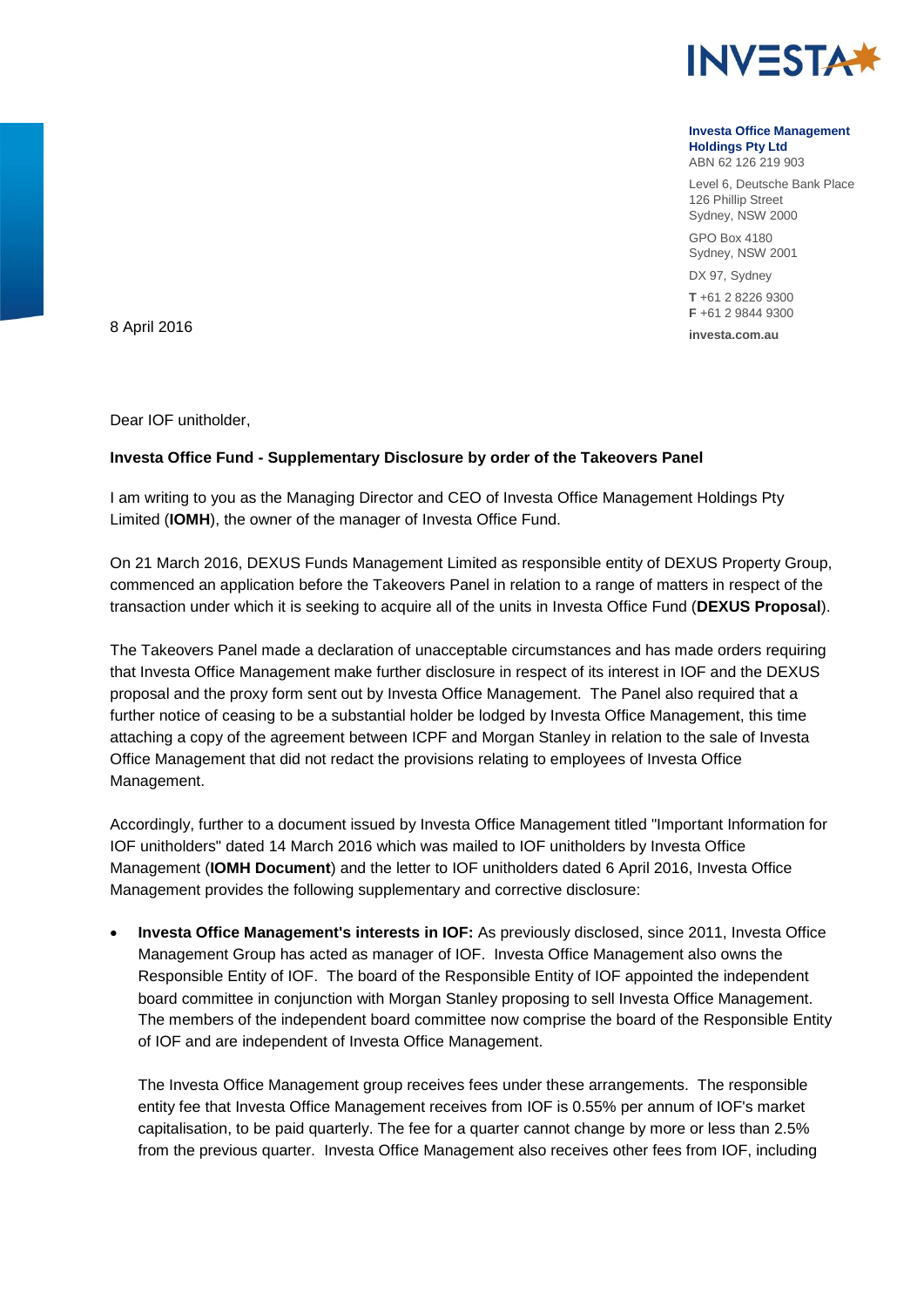

safe custody fees, property management fees, leasing fees and project management fees. These fees in total amounted to c.\$19 million in FY2015 and are set out in detail in the IOF's 2015 Annual Report, which is available from [www.asx.com.au](http://www.asx.com.au/) and [www.investa.com.au](http://www.investa.com.au/)

- **Consequences of DEXUS Proposal:** Many of these fees will be lost if the DEXUS Proposal proceed and DEXUS implements its intentions as described in the IOF Explanatory Memorandum. DEXUS has indicated that it will remove ILFML as the responsible entity of IOF and as manager of IOF. Fees for these services amounted to c.\$11 million in FY 2015. DEXUS has also indicated it will remove Investa Office Management as property manager for IOF when it has the opportunity to do so, however, those agreements are fixed term and so property management fees are likely to continue to the end of the relevant fixed terms.
- **Loss of scale if DEXUS proposal is implemented:** If the DEXUS proposal proceeds, Investa Office Management will lose the fund management rights in respect of IOF, whose assets represent approximately 40% of Investa Office Management's assets under management. Investa Office Management may restructure its business to suit this reduced scale (refer below to the payment arrangements with Morgan Stanley).
- **Effect of the DEXUS Proposal on IPG's rights and obligations under the Platform Sale Agreement:** The Investa Office Management platform was recently acquired from Morgan Stanley by an entity stapled to the Investa Commercial Property Fund (**IPG**). The agreement under which it occurred has been released to the ASX with IOMH's notice that it has ceased to be a substantial holder of IOF, lodged with the ASX on 8 April 2016. Under that agreement, IPG agreed to pay to Morgan Stanley \$90 million for the Investa Office Management business. The first instalment of \$45 million was paid on 4 March 2016. The second instalment of \$45 million is only payable in certain circumstances. If the DEXUS proposal proceeds, while Investa Office Management is likely to lose the management fees as described above, IPG will not be required to pay Morgan Stanley the second half of the of the Investa Office Management platform purchase price of an additional \$45 million. In these circumstances, IPG will also be entitled to recover from Morgan Stanley up to \$8 million in restructuring costs.
- **Proxy form accompanying the IOMH Document:** The IOMH Document included instructions as to how to vote against the DEXUS proposal and was sent with a proxy form appointing Jonathan Callaghan, Managing Director and CEO of Investa Office Management, as proxy and recommending that IOF unitholders vote against the resolutions in respect of the DEXUS proposal. Unitholders should note that under this proxy form, Jonathan Callaghan will be your proxy if no alternative is nominated by you. If no voting direction is given in that proxy form, Jonathan Callaghan will direct any votes against the proposed resolutions, which is the opposite of the default voting direction in the proxy form issued by the independent board committee of the responsible entity of IOF (**IBC)**.

**This proxy form is valid, but if any IOF unitholders have voted on the proxy form which accompanied the IOMH Document and did not understand that it was a document that was not issued by the responsible entity of IOF or the IBC and now wish to change their vote, they can do so by lodging a new proxy form (online, by mail, by fax or by hand) or by attending and voting at the meeting of IOF unitholders in person on 15 April 2016.**